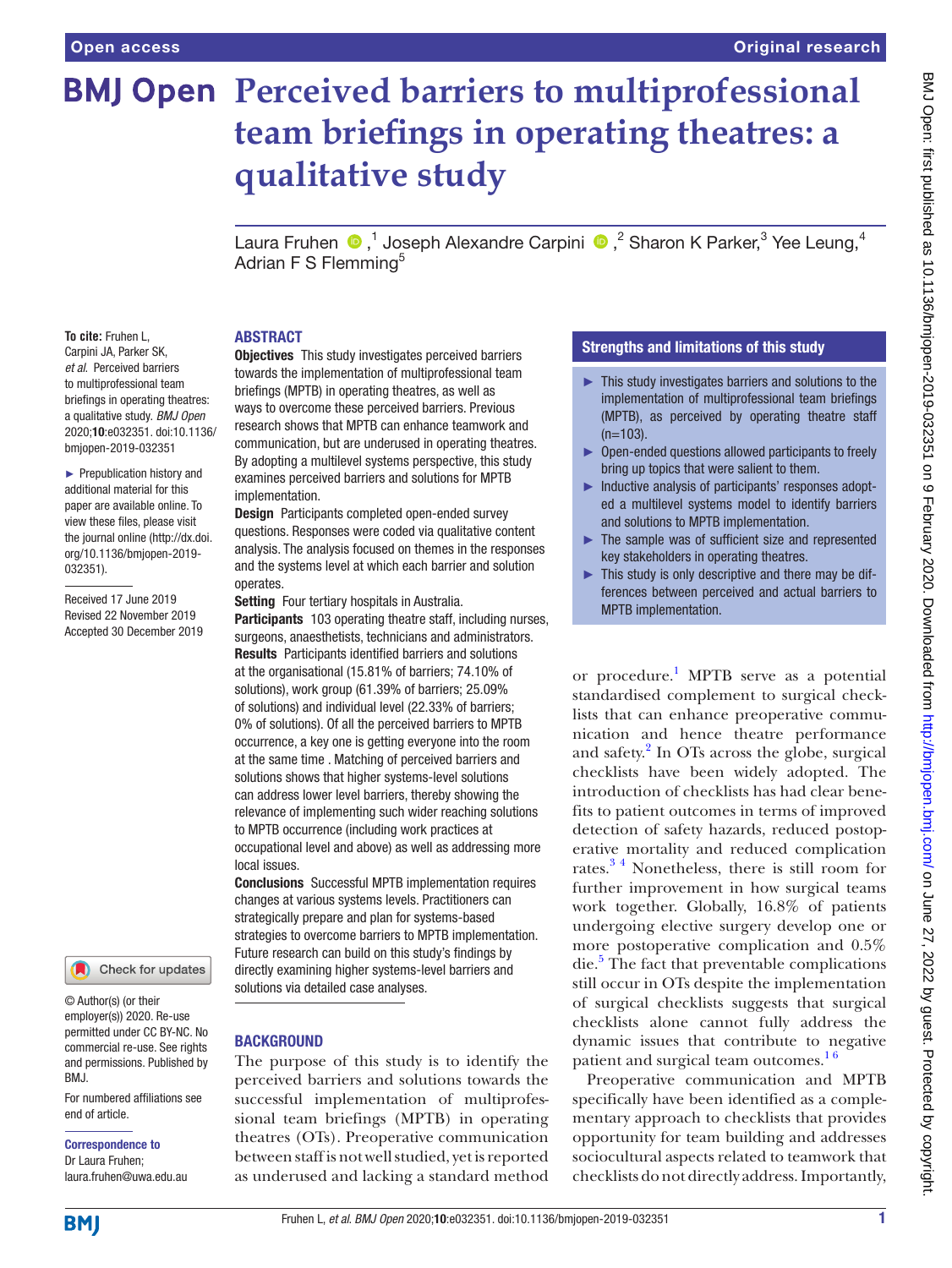MPTB offer the opportunity for teams to develop shared mental models, effective team work behaviours and communication[.2](#page-6-1) MPTB are short meetings, conducted at the beginning of a surgical list before the first patient arrives.<sup>[7](#page-6-4)</sup> This timing has been rated favourably by surgical staff, compared with the timing of the checklists immedi-ately prior to the start of each procedure.<sup>[1](#page-6-0)</sup> They include those surgeons, nurses, anaesthetists and technicians involved in an OT list. The purpose of MPTB is to enable theatre staff to share information, to create a team identity where information can be freely exchanged and to plan ahead across the full list. In this way, MPTB are distinct from and complement checklists and may address some of the underlying issues still contributing to preventable surgical complications and never events.<sup>[8](#page-6-5)</sup> MPTB at the start of operating lists vary with regard to their structure and content. Leong *et al<sup>[7](#page-6-4)</sup>* followed three steps (introduction round, tasks of the team members and expected technical or logistical issues that require extra attention). Bleakley *et al*<sup>9 10</sup> describe a typical MPTB at the start of an OT list as consisting of a technically-oriented discussion of the list led by the surgeon, equipment checks, patient lists and potential problems. In another study, team members first introduced themselves and their roles, develop a plan for the day and discuss critical aspects of each procedure as an MPTB[.11](#page-6-7) Bethune *et al*[12](#page-6-8) describe MPTB as including feedback from previous lists, consideration of external factors and a discussion of each patient on the list. Specific to our research, staff working in the hospitals involved in this study were encouraged to cover five steps in MPTB: (1) staff introduction including name and team role, (2) overview of the surgical list (eg, half-day/ full day, number of patients), (3) relevant details of each case, (4) questions and (5) summary of any changes or issues discussed.<sup>[6](#page-6-9)</sup>

MPTB have been recognised as having positive effects on theatre outcomes. Studies show that they benefit teamwork<sup>7 9–14</sup> safety,<sup>7 9–11 13</sup> as well as efficiency.<sup>7 12</sup> More generally, lack of standard methods for preoperative team communication has been identified, and MPTB are ideally placed to address this gap. Yet, they still remain an infrequent and underused practice in Australian OTs. $2^{13}$ Issues with uptake, or even resistance, are reported for other teamwork interventions in OTs (ie, checklists $15-19$ ). These include resistance from professionals in OTs, $15-17$ leadership and established hierarchies,<sup>17 20</sup> <sup>21</sup> lack of education $18$  and poor communication. $1719$ 

Given their relevance to teamwork and surgical outcomes, it is important to understand what is hindering and helping the uptake of MPTB in OTs. Grol and Grimshaw<sup>22</sup> identified that changes in clinical practice are only partially within the control of medical staff. There is a wider recognition in implementation research that implementation strategies need to be carefully targeted towards barriers or obstacles.<sup>22 23</sup> Accordingly, this study investigates the perceived barriers to the introduction of MPTB and solutions for overcoming these barriers. In recognition of the need for a systems approach towards

change implementation and integration to work in  $OTs^{24}$  $OTs^{24}$  $OTs^{24}$ and healthcare more widely (see process normalisation theory,[25\)](#page-6-15) we apply Parker *et al*'s six-level model of work design influences $^{26}$  to categorise the perceived barriers and solutions identified by surgical professionals. Parker *et*  $a\ell^{6}$  identify six multilevel influences that interact with, and shape each other to affect work design in a particular situation. The six levels of influence on how work is organised within any particular situation include: global factors (eg, WHO strategies, global migration patterns that affect staffing), national factors (eg, Gross Domestic Product (GDP) and other economic aspects, government healthcare policies, industrial relations policies), occupational factors (eg, professional norms), organisational factors (eg, organisational design and culture), work group factors (eg, composition, local leadership) and individual factors (eg, education, motivation). To change work design, implementing MPTB in this case, or at least sustain a change in work design, one needs to adopt a full systems perspective to understand how multiple levels of influence shape work design and staff behaviours and how they interact with each other. Doing so recognises the complex nature of implementing quality improvement initiatives and can support individuals and organisations in their efforts to incorporate MPTB into standard practice.

# **METHODS**

OT staff from four tertiary metropolitan hospitals were surveyed on their perceptions of perceived barriers towards conducting MPTB and the solutions for overcoming these perceived barriers. MPTB were encouraged at all sites; however, they were not fully integrated into daily practice. As part of presentations about MPTB at staff meetings, participants were asked to note down challenges they experienced in conducting MPTB in their workplaces, and to propose potential solutions to these challenges. A second wave of data collection was conducted via online surveys specifically addressed at surgeons and OT administrators as previous attempts to engage these groups were unsuccessful. Responses were provided in an open-ended text format and participants could provide as many or as few barriers and solutions as they wish (see [online supplementary file](https://dx.doi.org/10.1136/bmjopen-2019-032351) provided). Participation was voluntary and anonymous. Participants were informed of the ways in which their responses would be used.

## **Sample**

A sample of n=103OT staff (out of which 44 were nurses, 13 technicians, 16 anaesthetists; 20 surgeons; 4 administrators; note that the remainder seven of the sample did not indicate their professional group) participated in this study. The data were collected over a 3-year period (wave 1; 2014–2017) and all OT staff were invited to contribute to this work on several occasions. Almost all nurses and anaesthetists attended information and training sessions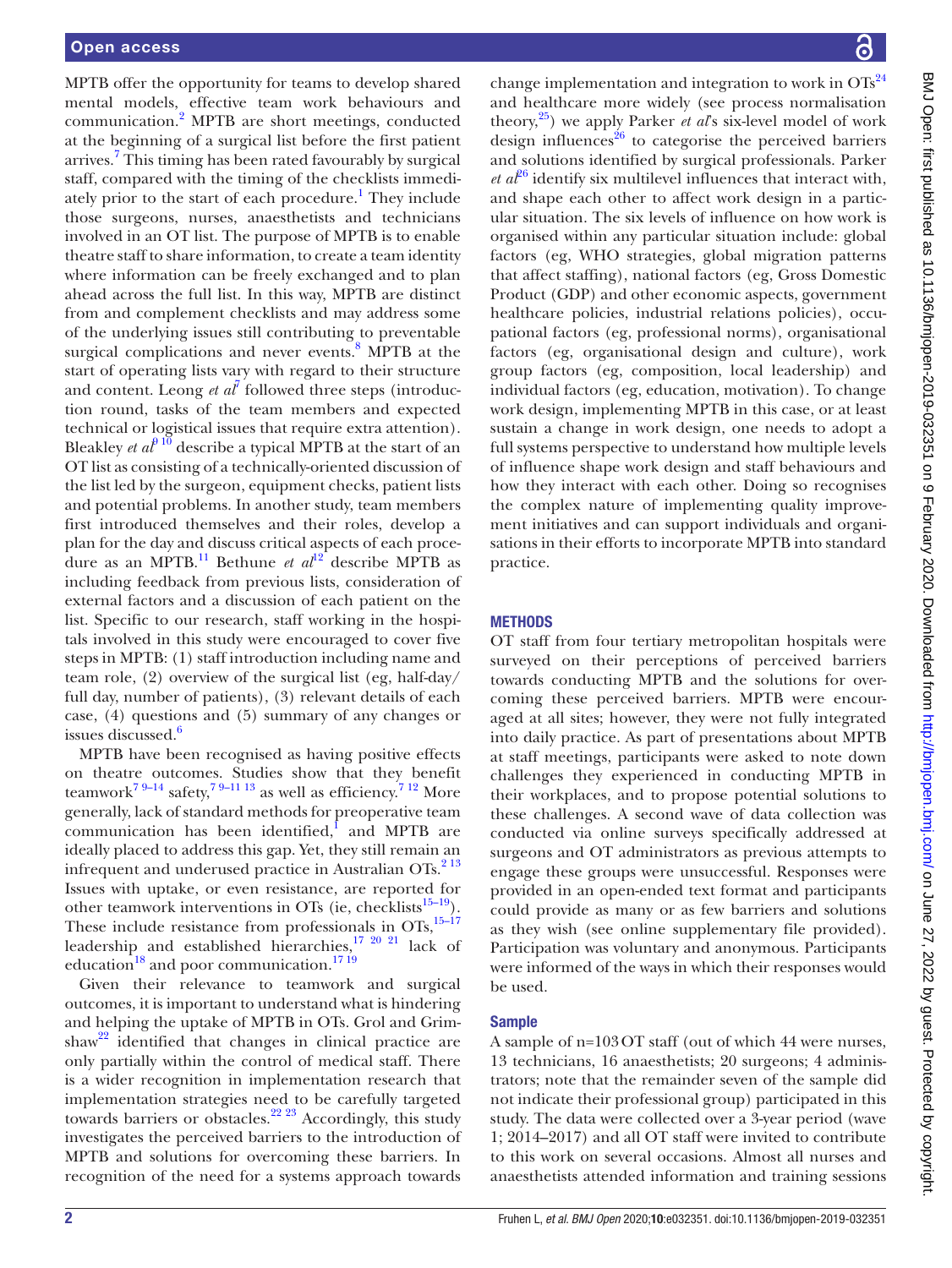BMJ Open: first published as 10.1136/bmjopen-2019-032351 on 9 February 2020. Downloaded from http://bmjopen.bmj.com/ on June 27, 2022 by guest. Protected by copyright. BMJ Open: first published as 10.1136/bmjopen-2019-030351 on 9 February 2020. Downloaded from <http://bmjopen.bmj.com/> on June 27, 2022 by guest. Protected by copyright.

where the opportunity to participate was given. Information and training sessions were not attended by surgeons and thus more direct methods of recruitment were necessary (eg, direct contact and surgical meeting attendance; wave 2, 2019). The sample was of sufficient size for saturation to occur in our analysis. $27$ 

# Patient and public involvement

No patients or members of the public were involved in this study.

## Data analysis

Responses were coded independently by two raters following an inductive coding framework. $^{28}$  $^{28}$  $^{28}$  Both raters were trained psychologists with a background in industrial and organisational psychology. The analysis was conducted in three steps. In the first step, one rater read all responses and identified emergent themes. In the second step, each response was assigned to one of the themes that had emerged during the first step. This second step involved two raters independently analysing the responses. Inter-rater reliability was assessed using Krippendorff's alpha and indicated that the raters were highly consistent in their coding of responses ( $\alpha_{\text{Kripo}}$ =0.87,  $CI_{95\%LL}$  0.80,  $CI_{95\%UL}$  0.94<sup>29</sup>). Results were generated by frequency counts per emergent theme, which is an indication of perceived relevance. $30$  In the final step, the

identified themes were classified into the levels of work design influences by Parker *et al*. [26](#page-6-16)

# **RESULTS**

## Perceived barriers to the implementation of MPTB in OTs

A total of 214 perceived barriers to implementing MPTB in OTs were identified (Md=2 per participant). These barriers reflected six themes. [Table](#page-2-0) 1 shows the frequency of the themes identified in the perceived barriers and categorises these by systems levels. Notably barriers were predominantly identified at the work group level, one of the lowest systems levels described by Parker *et al* [26](#page-6-16) (f=132). Within the work group level, the majority of responses (f=117) focused on staff not being in the OT at the same time at the start of a list and conflicting tasks as a key barrier to MPTB, making this issue the most common barrier to holding briefings. This barrier was sometimes attributed to various reasons such as having different start times, setups or staff being late. Further, communication issues, such as confusion due to information accuracy and specificity (eg, around procedure details, equipment needs), or challenges in interacting constructively with other team members were also reported as a barrier at the work group level (f=15). Next most frequently, perceived barriers were reported at the individual level (f=48).

<span id="page-2-0"></span>

| Illustrative quotes and frequencies of each barrier<br><b>Table 1</b> |                                                                                                                                                                                       |                  |                                   |  |  |
|-----------------------------------------------------------------------|---------------------------------------------------------------------------------------------------------------------------------------------------------------------------------------|------------------|-----------------------------------|--|--|
| <b>Theme</b>                                                          | <b>Example quotes</b>                                                                                                                                                                 | Frequency<br>(f) | <b>Frequency</b><br>(% of total)* |  |  |
| Organisational-level barriers                                         |                                                                                                                                                                                       | 34               | 15.81                             |  |  |
| List attributes                                                       | Unexpected changes in lists due to emergency cases<br>Having different surgeons throughout the day                                                                                    | 20               | 9.30                              |  |  |
| Organisational constraints                                            | Organisations audit the start time/briefings not accommodated in<br>schedule<br>Inadequate staffing<br>AM list overruns, affecting PM list start time                                 | 14               | 6.51                              |  |  |
| Work group-level barriers                                             |                                                                                                                                                                                       | 132              | 61.39                             |  |  |
| Not everyone present/<br>conflicting tasks                            | Surgeon or anaesthetists finishing rounds<br>Complex set ups<br>Staff nurses busy locating equipment<br>Late team members<br>Team members are not available before or at 8am          | 117              | 54.42                             |  |  |
| Miscommunication                                                      | Confusion over operating surgeon<br>Junior doctors may not know enough of the patient but are the ones<br>representing the consultants at the briefings                               | 15               | 7.00                              |  |  |
| Individual-level barriers                                             |                                                                                                                                                                                       | 48               | 22.33                             |  |  |
| Negative attitudes                                                    | Briefings [are] done as a formality with steps missing and no space for<br>questions<br>Not interested, refuses to participate<br>Not supportive of the process                       | 38               | 17.67                             |  |  |
| Lack of knowledge                                                     | Visiting surgeons not knowing procedures<br>Staff present during the briefing may be different to ones involved in<br>specific surgeries<br>Junior staff not being aware of briefings | 10               | 4.65                              |  |  |
| *Total of 214 responses.                                              |                                                                                                                                                                                       |                  |                                   |  |  |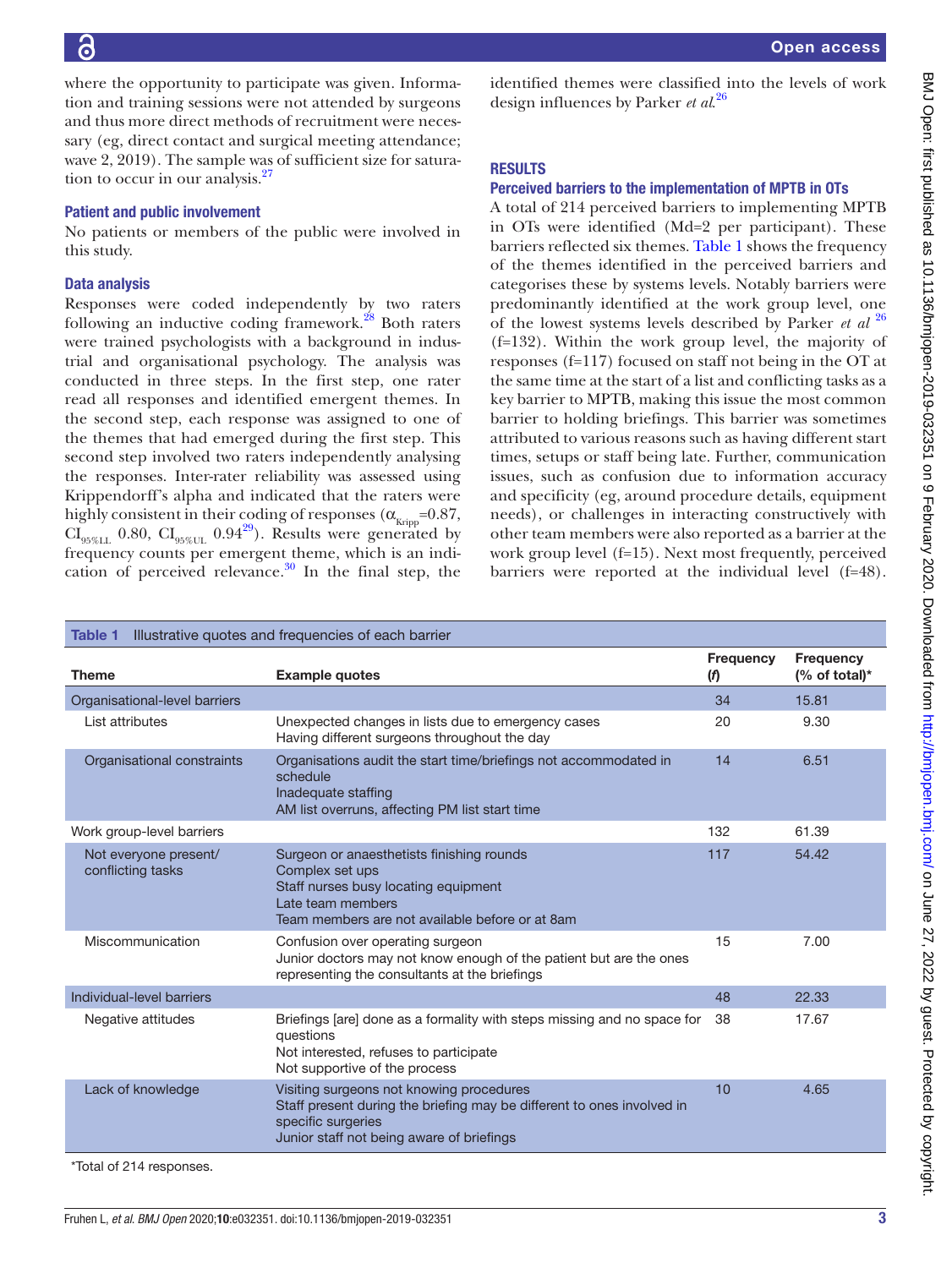<span id="page-3-0"></span>

| Illustrative quotes and frequencies of each solution<br>Table 2 |                                                                                                                                                                                                                           |                         |                                    |  |  |
|-----------------------------------------------------------------|---------------------------------------------------------------------------------------------------------------------------------------------------------------------------------------------------------------------------|-------------------------|------------------------------------|--|--|
| <b>Theme</b>                                                    | <b>Example quotes</b>                                                                                                                                                                                                     | <b>Frequency</b><br>(f) | <b>Frequency</b><br>$%$ of total)* |  |  |
| Organisational-level solutions                                  |                                                                                                                                                                                                                           | 103                     | 74.10                              |  |  |
| Scheduling and staffing for MPTB                                | Ensure staff [are] present before conducting the briefing even if it<br>delays the list<br>Make arrival time earlier<br>Establish and communicate a particular time for all theatres and all<br>staff to conduct briefing | 39                      | 28.06                              |  |  |
| <b>Education of OT staff</b>                                    | Provide statistics to support the benefits [of briefings]<br>Further education for those not participating<br>Signage in each theatre with briefing steps                                                                 | 34                      | 24.46                              |  |  |
| Organisational policy changes                                   | Making it a hospital policy/audit to ensure all members are present<br>Making it mandatory                                                                                                                                | 13                      | 9.35                               |  |  |
| Culture change                                                  | Encouragement, senior support, management support<br>Need engaged anaesthetic lead                                                                                                                                        | 14                      | 10.07                              |  |  |
| Technology                                                      | Call the missing team member                                                                                                                                                                                              | 3                       | 2.12                               |  |  |
| Work group-level solutions                                      |                                                                                                                                                                                                                           | 36                      | 25.09                              |  |  |
| Better communication                                            | Communicate<br>Having team leaders who are good communicators                                                                                                                                                             | 21                      | 15.12                              |  |  |
| Enforcing briefings as a priority                               | Make it a priority<br>Do not bring patient into the OR until briefing is done<br>Preparing beforehand                                                                                                                     | 15                      | 10.79                              |  |  |
| *Total of 139 responses.                                        |                                                                                                                                                                                                                           |                         |                                    |  |  |

These perceived barriers include lack of knowledge about MPTB (f=10) and negative attitudes towards MPTB (f=38). Such negative attitudes included staff not taking briefings serious and not seeing the benefit of them, as well as active resistance to briefings. Two perceived barriers at the organisational level were reported (f*=*34), namely surgical list attributes (f=20; eg, lists with only emergency cases, variation in surgical staff) and organisational constraints (f=14; eg, previous list runs over, inadequate staffing). Ccomparisons of frequencies of barriers reported by surgeons and nurses showed identical rankings of the three levels (ie, work group barriers were most frequently identified in the two professional groups, followed by individual and organisational barriers).

# Solutions to MPTB implementations

A total of 139 potential solutions for overcoming perceived barriers to implementing MPTB were provided by the participants (Md=1 solution per participant). Within the suggested solutions, a total of seven themes were identified. [Table](#page-3-0) 2 illustrates the frequency and content of each solution. Solutions resided at organisational (f*=*103) and work group level (f=36). At organisational level, participants suggested changes to staffing and scheduling (f*=*39) and education around the benefits and procedures for effective MPTB as solutions to MPTB implementation (f=34). A number of solutions at organisational level emerged with relatively low frequency. Participants suggested instituting organisational changes via policies (f=13; eg, making briefings mandatory) and

organisational culture change (f=14). Further, use of technology, such as phones, was also mentioned (f=3).

At work group level, two solutions emerged, namely better communication within the OT team to ensure high-quality briefings (f=21) and strategies that allow team members to enforce briefings as a priority within each team (f=15).

# **DISCUSSION**

This qualitative study identifies perceived barriers to the implementation of MPTB in OTs and potential solutions for overcoming these perceived barriers. Investigating what hinders such briefings from occurring is important as MPTB can support effective teamwork and communication in OT teams. Previous research has shown that similar quality improvements have faced resistance in OTs<sup>4</sup> and emphasises a systems approach towards team interventions. $^{24}$  $^{24}$  $^{24}$  To assist operating staff in implementing MPTB as a day-to-day practice, it is important to identify and understand potential barriers that may make the implementation of MPTB more difficult so that solutions can be targeted towards overcoming these specific issues. The present research identifies the barriers and solutions specific to MPTB implementation. In doing so, it can assist practitioners and hospital administrators wanting to implement MPTB into their standard practice. The present study focuses uniquely on the perceived barriers to MPTB implementation as previous research into the implementation of healthcare interventions has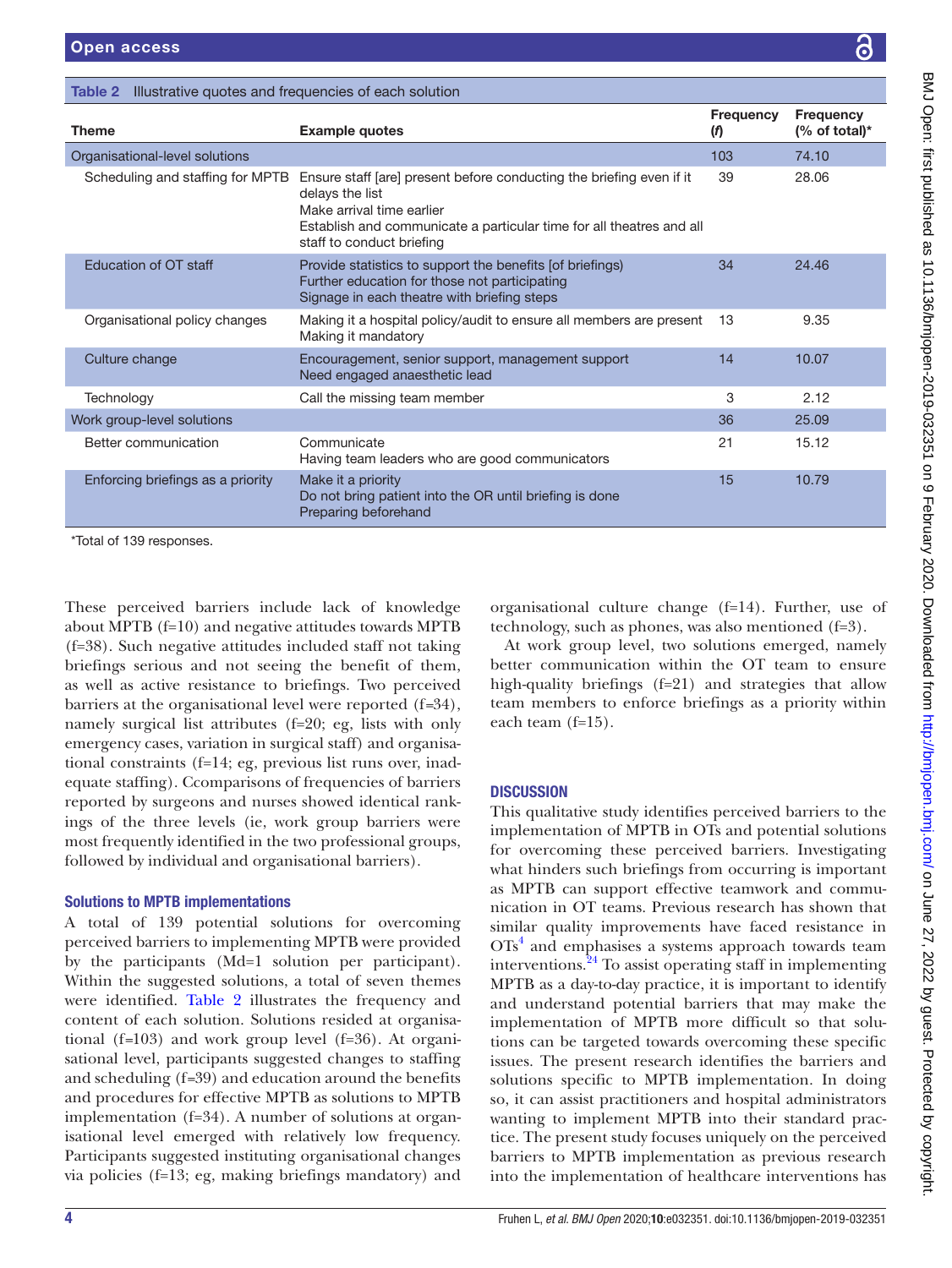highlighted the necessity to conduct a thorough barrier analysis prior to trying to implement a new practice as these barriers can often result in an intervention failing regardless of the facilitating factors.<sup>[23 31](#page-6-22)</sup> Our findings extend this approach by not only identifying the barriers themselves but also soliciting insights from staff as to the potential solutions. By identifying potential solutions to perceived barriers to implementation, hospitals seeking to implement MPTB will be better equipped to proactively manage potential barriers $32$  and can design comprehensive and targeted strategies to address barriers to change.<sup>22</sup>

Barriers to MPTB identified in this study were at organisational, work group and individual levels, with the majority occurring at work group level. A number of these barriers (eg, issues related to attitudes and knowledge) identified in this study are similar to those that have been identified in relation to the implementation of the WHO checklists.<sup>[4](#page-6-21)</sup> The focus at work group level reflects MPTB's status as a team-level work design intervention $6$ ; however, the emergence of barriers at other levels illustrates the relevance of a systems view on MPTB implementation. Notably, no barriers at the occupational, national or global levels were identified by respondents in this study. Despite this finding, we posit, based on Parker *et al*'s[26](#page-6-16) systems model of work design influences and previous research on change implementation in medical settings $3^{22}$  that such barriers exist, but that OT staff were not necessarily aware of them. In contrast to immediate barriers at the individual and work group levels that are likely salient in the day-to-day experience of OT staff, barriers existing at the occupational, national and global levels likely shape MPTB implementation indirectly in more subtle ways that are often difficult to identify. Crucially though, these barriers at occupational, national or global level are wide reaching and the successful adoption of strategies designed to overcome these challenges are likely essential for sustained change.<sup>22 24 26</sup> In the case

of MPTB, at occupational level, barriers such as surgical work practices that apply across multiple hospitals (such as the consultancy model of surgeon work), and at national-level issues such as healthcare funding models are likely to be relevant.

Consolidating our results and the above discussion into a process model of systems barriers to MPTB occurrence (based on<sup>26</sup>), [figure](#page-4-0) 1 illustrates the complex interactions of barriers at various systems levels identified in this study and how they can contribute to MPTB occurrence. We identify staff not being in the room and being occupied with conflicting tasks as a core, immediate bottleneck to MPTB occurrence from our findings (based on it being the most frequently identified barrier).

The remaining barriers are likely to affect staff presence for MPTB attendance and to interact with each other. For example, at the individual level, attitudes are likely to be directly linked to staff presence for MPTB but are also likely to adversely affect communication, which in turn can also contribute to staff not being present for MPTB. Further, attitudes are also likely to be shaped by organisational constraints, such as inadequate staffing levels, which can contribute to staff dismissing MPTB, as it can appear like another task they need to engage in.

Participants generated fewer solutions for MPTB implementation than barriers. However, the content of their responses was varied, so that a wide range of solutions could be identified. Solutions for MPTB implementation that participants generated resided at the organisational and work group levels only. Similar to the barriers to MPTB, participants did not report higher system levels solutions at either the occupational or national levels. As has been argued above, barriers and solutions are likely to exit at each level. The criticality of higher level solutions becomes clear when matching barriers and solutions based on their content (see content in grey in [figure](#page-4-0) 1). Content matching illustrates that solutions are likely to address barriers that reside at the same system level or



<span id="page-4-0"></span>Figure 1 A process model of work design barriers to MPTB occurrence. MPTB, multiprofessional team briefings.

#### **Barriers**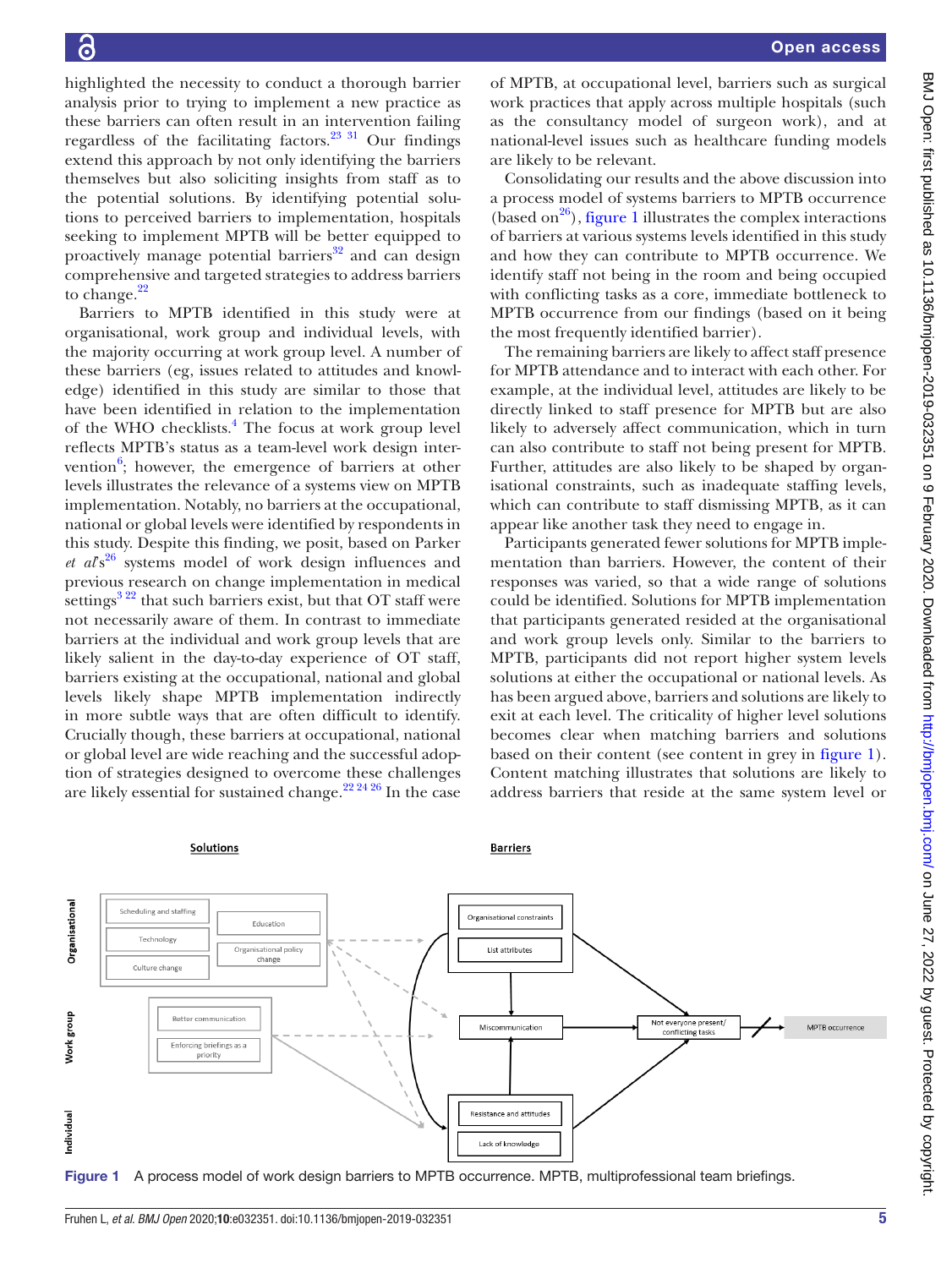below. However, a solution is unlikely to reach a barrier at a level that exceeds the level of the solution. As is shown in [figure](#page-4-0) 1, solutions at the organisational level are likely to also address barriers at the same level or below, but not above. For example, scheduling and staffing solutions can address organisational constraints (ie, organisationallevel barrier), as well as presence of staff at MPTB (work group-level barrier), thereby addressing barriers at organisational and team levels. However, they are unlikely to reach barriers at occupational or national levels. Similarly, education of OT staff can address the individuallevel barrier of attitudes by clarifying the benefits of team briefings, and reduce miscommunication at the team level. However, education of OT staff is unlikely to address barriers that reside above the organisational level, such as cost minimisation or staffing levels. While education emerged in our study as an individual-level solution with a focus on OT staff, it needs to be recognised that differently targeted education can also facilitate MPBT implementation at higher system levels. To address barriers at higher levels, concerted efforts can be taken to actively disseminate research findings and educate policy-makers so that best practices can be fully endorsed and adopted by health departments and included in their standards of patient care.

Future research may consider investigating the processes involved in MPTB implementation via case studies and in-depths interviews with OT staff and administrators. Such case studies may identify more detailed information on the barriers and solutions for MPTB implementation identified here. Crucially, our study identifies perceived barriers, however, it is unclear to what extent these overlap with actual barriers to MPTB implementation. Further, longitudinal investigations of barriers and solutions over the course of MPTB implementation may help illuminate the dynamic relationship between barriers and solutions at different levels and provide a process perspective to this type of quality improvement initiatives.

It also needs to be considered that strategies that do not directly target MPTB implementation may also have benefits for their wider implementation success. As many other strategies around communication in healthcare, MPTB are rooted in established practices of crew resource management (CRM) in aviation and other industries.[13 33 34](#page-6-24) In addition to the solutions identified in this study, the implementation of MPTB in practice may also benefit from considering other practices from CRM team training targeted at teamwork and communication by growing awareness and appreciation for teamwork efforts like MPTB more generally.

## Study strengths and weaknesses

This is the first study to investigate the perceived barriers and solutions to the implementation of MPTB in OTs. The research adopts a multilevel systems approach grounded in theory, which has generated practical guidance and solutions and illustrates the complexity of MPTB implementation. The data were collected via

anonymised open-ended survey questions. Using surveys, rather than interviews, allowed for inclusions of a larger group of participants, so that the results are more representative. Responses provided a high level summary that captured the issues well, however, did not generate more in depth reflection as to why participants perceive specific barriers and potential solutions. Further, Grol and Grimshaw<sup>22</sup> describe barriers and facilitators of change in clinical work contexts. However, our study only focused on barriers and examined the strategies to overcome them (ie, solutions), so that other aspects that may need to be considered for successful implementation were not captured. In particular, our study, while addressing one of the key issues associated with implementation processes did not consider facilitators, as issues that may suport the implementation of MPTB in  $OTs<sup>.22</sup>$  $OTs<sup>.22</sup>$  $OTs<sup>.22</sup>$  Such facilitators of change implementations in clinical contexts may include incentives, feedback or perceived social norms. $^{22}$  Finally, our study captured the frequency with which barriers and solutions were reported. It needs to be noted that, while frequency in content analysis has been described as a marker of relevance, $30$  it may be affected by awareness, or other factors that may lead participants to refer to one issue over another.

#### Conclusion and implications

Considering the barriers and solutions to MPTB implementation, this paper illustrates that a work design change needs to be built on an understanding of how multiple systems levels shape work designs and behaviours in OTs. Barriers and solutions to MPTB' implementation were predominantly reported by OT staff at work group level, whereas solutions were most likely to reside at organisational level. Notably, our participants did not identify higher level barriers and solutions at occupational or national levels. Yet, our matching of barriers and solutions to MPTB implementation illustrates the possible limitations of lower level solutions in overcoming wider systemic changes in the underlying processes that are necessary to sustain the implementation of MPTB. Our findings reinforce the importance of systems-based change in generating adequate ways of addressing common barriers to MPTB implementation.

#### Author affiliations

<sup>1</sup>School of Psychological Science, The University of Western Australia, Crawley, Western Australia, Australia

<sup>2</sup>Business School, The University of Western Australia, Crawley, Western Australia, Australia

<sup>3</sup>Future of Work Institute, Curtin University, Perth, Western Australia, Australia 4 Division of Obstetrics and Gynaecology, Faculty of Health and Medical Sciences, The University of Western Australia, Crawley, Western Australia, Australia <sup>5</sup> Faculty of Health and Medical Sciences, Surgery, The University of Western Australia, Crawley, Western Australia, Australia

Acknowledgements We thank Fiona Stanley Hospital and Fremantle Hospital, as well as two other hospitals in WA for collaborating with us. We in particular want to express our gratitude to the medical, nursing, administrative and technical staff in the operating theatres who volunteered their valuable time and insights.